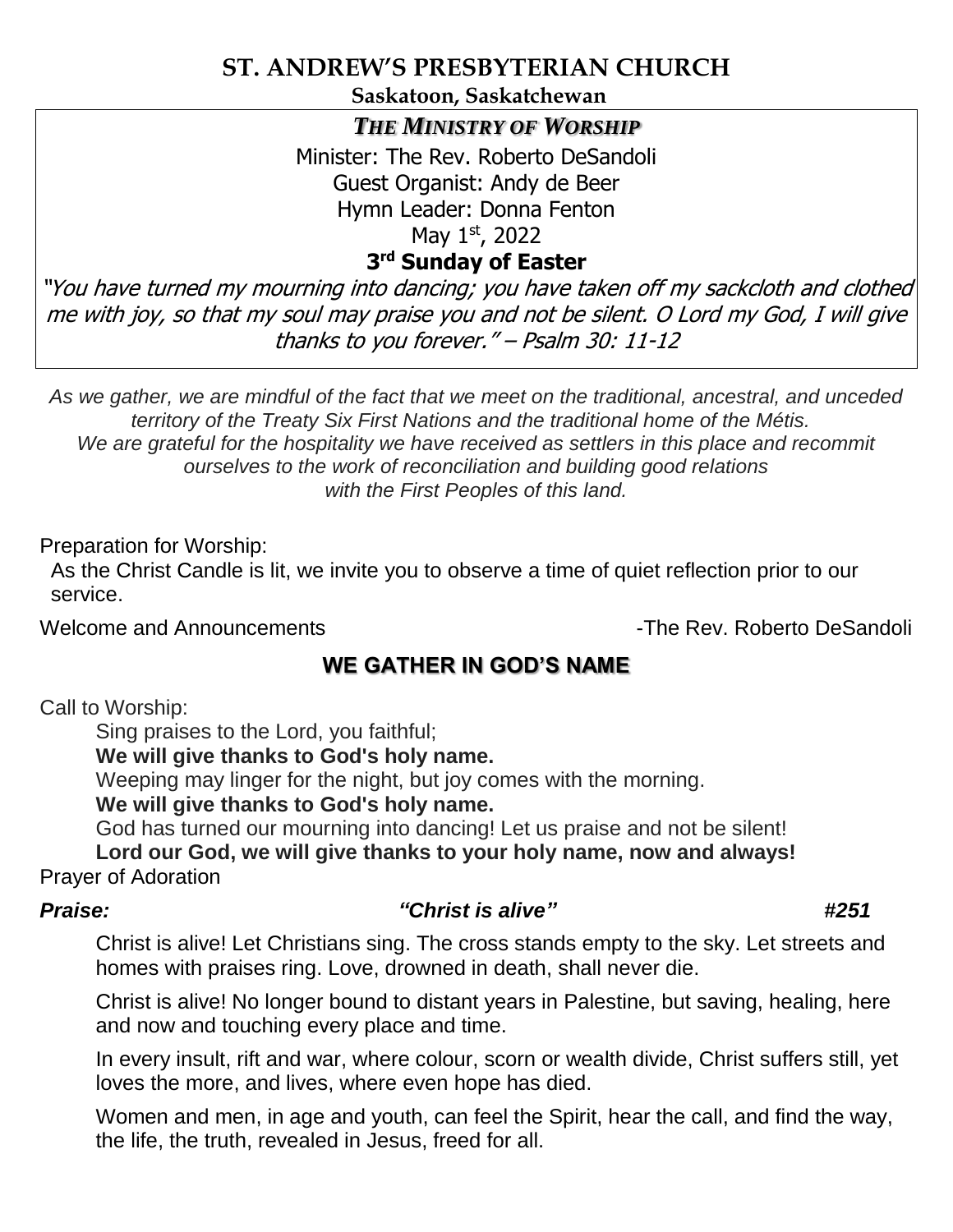Christ is alive, and comes to bring good news to this and every age, till earth and sky and ocean ring with joy, with justice, love and praise.

Prayer of Confession: (**Unison**)

**God of each and every life, week by week we lay our lives before you, acknowledging ways in which we fall short of your hope for us. Today we confess we sometimes find it hard to forgive ourselves. Things done long ago still haunt us. We hear your forgiveness proclaimed, yet your promise of a fresh start can ring hollow. Forgive us if we think we are the one sinner who cannot be forgiven. Forgive us when we cannot find the peace you offer.** Assurance of Pardon

Children's Time

The Lord's Prayer:

**Our Father, who art in heaven, hallowed be thy name. Thy kingdom come. Thy will be done on earth as it is in heaven. Give us this day our daily bread, and forgive us our debts as we forgive our debtors. And lead us not into temptation, but deliver us from evil. For thine is the kingdom, the power, and the glory, forever. Amen.**

# **WE PROCLAIM GOD'S WORD**

### *Praise: "Eternal Father, strong to save" #325*

Eternal Father, strong to save, whose arm hath bound the restless wave, who bade the mighty ocean deep its own appointed limits keep: oh hear us when we cry to thee for those in peril on the sea.

O Christ, whose voice the waters heard and hushed their raging at thy word, who walked upon the foaming deep and calm amid the storm did sleep: oh hear us when we cry to thee for those in peril on the sea.

O Holy Spirit, who did brood upon the waters dark and rude, and bade their angry tumult cease, and gave, for wild confusion, peace: oh hear us when we cry to thee for those in peril on the sea.

O Trinity of love and power, our kindred shield in danger's hour; from rock and tempest, fire and foe, protect them wheresoe'er they go; then evermore shall rise to thee glad hymns of praise from land and sea.

*(Children leave for Church School by the back of the sanctuary)*

Prayer for Illumination Scripture Readings: Acts 9: 1-6 Psalm 30 Revelation 5: 11-14

John 21: 1-14 - John 21: 1-14 - John 21: 1-14 - John 21: 1-14 - John 21: 1-14 - John 21: 1-14 - John 21: 1-14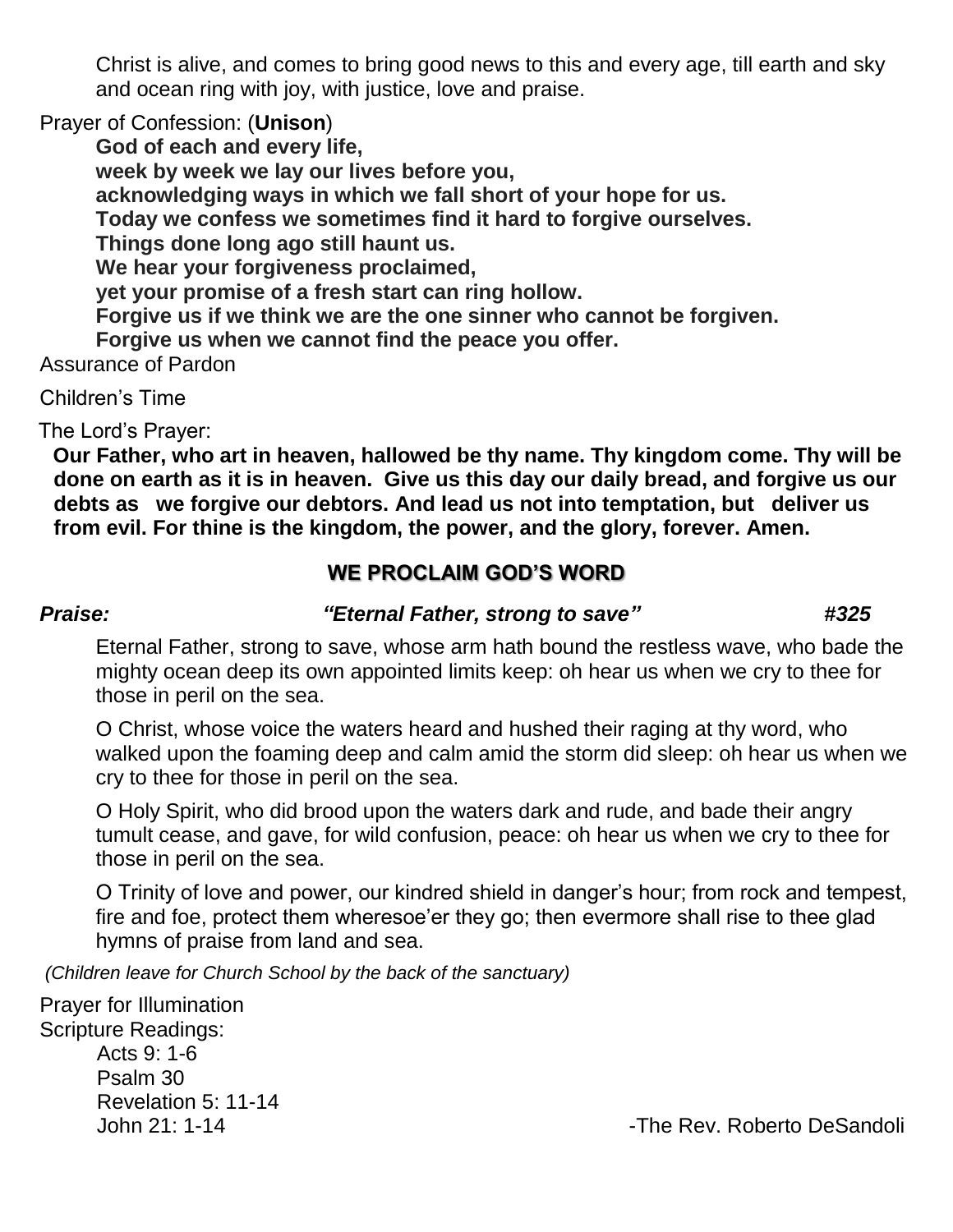## The Word of the Lord **Thanks be to God**

Sermon: "Back to the Boat" -The Rev. Roberto DeSandoli

## **WE RESPOND TO GOD'S WORD**

Invitation to the Offering

Offertory: The Context of Sarabande" and Sarabande" All Allen Cordon Young

Doxology (#830) and Prayer of Thanksgiving

**Praise God from whom all blessings flow; praise him, all creatures here below: praise him above, ye heavenly host; praise Father, Son and Holy Ghost.**  Offertory Prayer

Prayers of the People

Leader: Lord in your mercy… **All: Hear our prayer.**

# **WE GO OUT IN GOD'S NAME**

# *Praise: "Come sing, O church, in joy!" #757*

Come sing, O church, in joy! Come join, O church, in song! For Christ the Lord has led us through the ages long! In bold accord, come celebrate the journey now and praise the Lord!

Long years have come and gone, and still God reigns supreme, empowering us to catch the vision, dream the dream! In bold accord, come celebrate the journey now and praise the Lord!

Let courage be our friend, let wisdom be our guide, as we in mission magnify the Crucified! In bold accord, come celebrate the journey now and praise the Lord!

Come sing, O church, in joy! Come join, O church, in song! For Christ the Lord has triumphed o'er the ages long! In bold accord, come celebrate the journey now and praise the Lord!

**Benediction** 

**A-men, a-men, a- - - - men**

Postlude The State Me Up" -Rolf Lovland/Brendan Graham

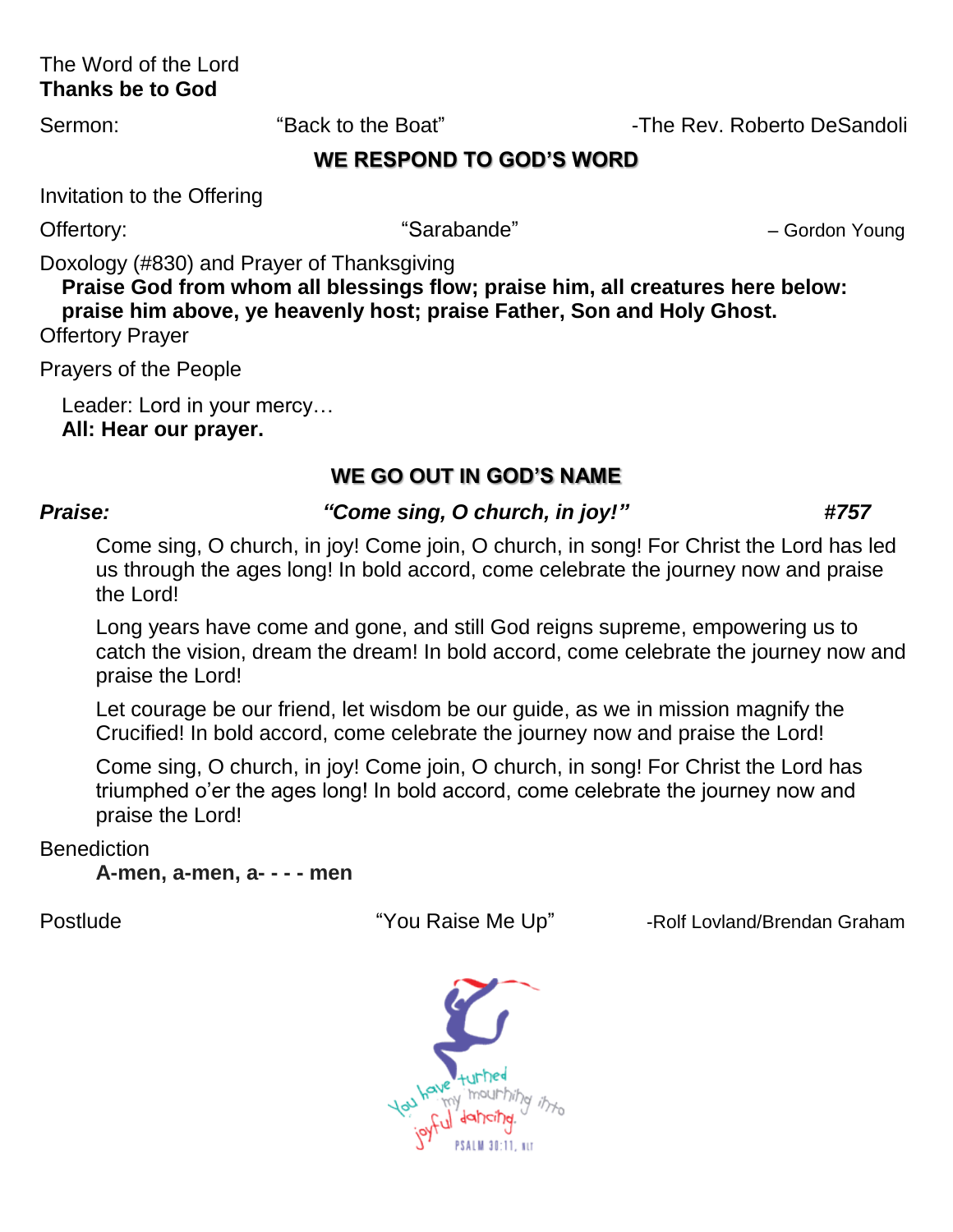Greeters and Collectors: David Tabien, Daniel Tabien



A SPECIAL WELCOME is extended to our visitors this morning. Please sign the quest book in the entranceway, or fill out a visitor's envelope found in the pews. If you are looking for a church home, we hope you will consider St. Andrew's. HEADSETS with earphones and radio receivers (101.1fm) are available to those who require hearing assistance.

CHILDCARE: There is a nursery available in the lower hall.

PARKING: There is courtesy parking in the Delta's underground parkade on Sunday mornings (for those who have St. Andrew's parking stickers).

CONTACT US: Phone 306-242-0525, Email [office@standrews-saskatoon.](mailto:office@standrews-saskatoon.)com, Website: [www.standrews](http://www.standrews-saskatoon./)[saskatoon.](http://www.standrews-saskatoon./)com

NORMAL OFFICE HOURS: Monday thru Thursday, 9:00-2:00 PM

# Announcements



We are very happy to be meeting in person again! Face masks are required within the church building. Sanitizer is available at several locations in the church, and social distancing is encouraged. Live streaming is available on the website, www.standrews-saskatoon.com for those who are worshipping from home.



#### **MOTHER'S DAY AFTERNOON TEA**.

Treat your Mother, Aunt or Good Friend to an enjoyable British style Afternoon Tea. On Saturday May 7<sup>th</sup> 2022 between 1:45 and 4pm at St. Andrew's Presbyterian Church on the corner of Spadina Cres and 20<sup>th</sup> St. Tickets are \$20 each or \$35 for two if treating a Mother. Reservations are required. To book a reservation contact Sandra [standrews.afternoontea@gmail.com](mailto:standrews.afternoontea@gmail.com) or call

306-260-7734. Seating is limited so book early. The Proceeds from this Tea will go towards the purchase of an AED for the church. If you are unable to attend the tea, but would like to make a donation to the purchase of the AED, you can do so through the church by making sure you indicate on your cheque, envelope or e-transfer that it is for the AED.



The next **FundScrip** order is due Sunday, May 15<sup>th</sup>. Help earn money for St. Andrew's without spending any extra cash! Buy grocery or gas gift cards for stores and gas stations where you already shop, and St. Andrew's will receive a percentage of the sale! Contact Arline Sanderson (306-955-0610) for full details. Orders must be made through Arline, but

payment goes through the church office. Please clearly mark payments "FundScrip".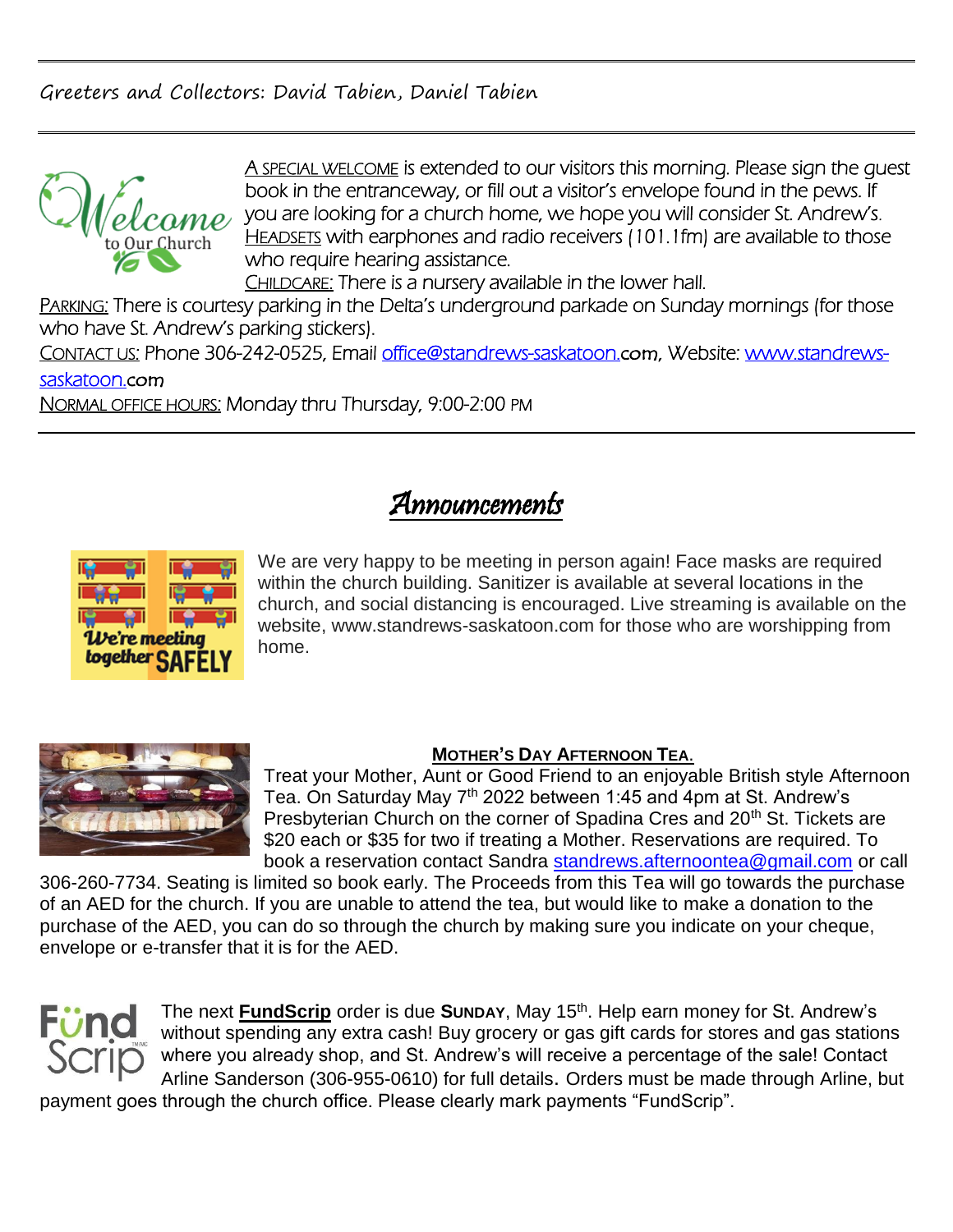

**DEADLINE FOR SUBMISSIONS** for the next issue of our newsletter, *"Saints Alive"* is **Tuesday, May 24th**. Submissions may be emailed to [office@standrews](mailto:office@standrews-saskatoon.com)[saskatoon.com.](mailto:office@standrews-saskatoon.com)

#### **AVAILABLE ON THE ENTRANCEWAY TABLE:**

- These Days: Daily Devotions for Living by Faith, Apr/May/Jun Suggested donation: \$3.00.
- Copies of the spring issue of the Presbyterian Connection
- The latest edition of *Saints Alive*, the church newsletter
- Contact Information Forms

#### **Missed out on a worship service?**

If you are looking for a service you missed, or want to see information in a previous bulletin, simply follow these steps:

1) Visit [standrews-saskatoon.com](http://standrews-saskatoon.com/)

2) Scroll down just below this week's video until you see the date of the service you are looking for and click on it

3) You can now click the video box to watch the service and the "(date)\_bulletin" to see the bulletin

# In Our Wider Community

**PREACHING GRACE** is an annual event hosted by Grace Presbyterian Church in Calgary, this year on May 27, 28 & 29. *"Faith in a Science Dominated World"* with guest speaker David Wilkinson. There are in person and on line opportunities that may interest you. Click on the link for more information.

. **<https://preachinggrace.ca/>**